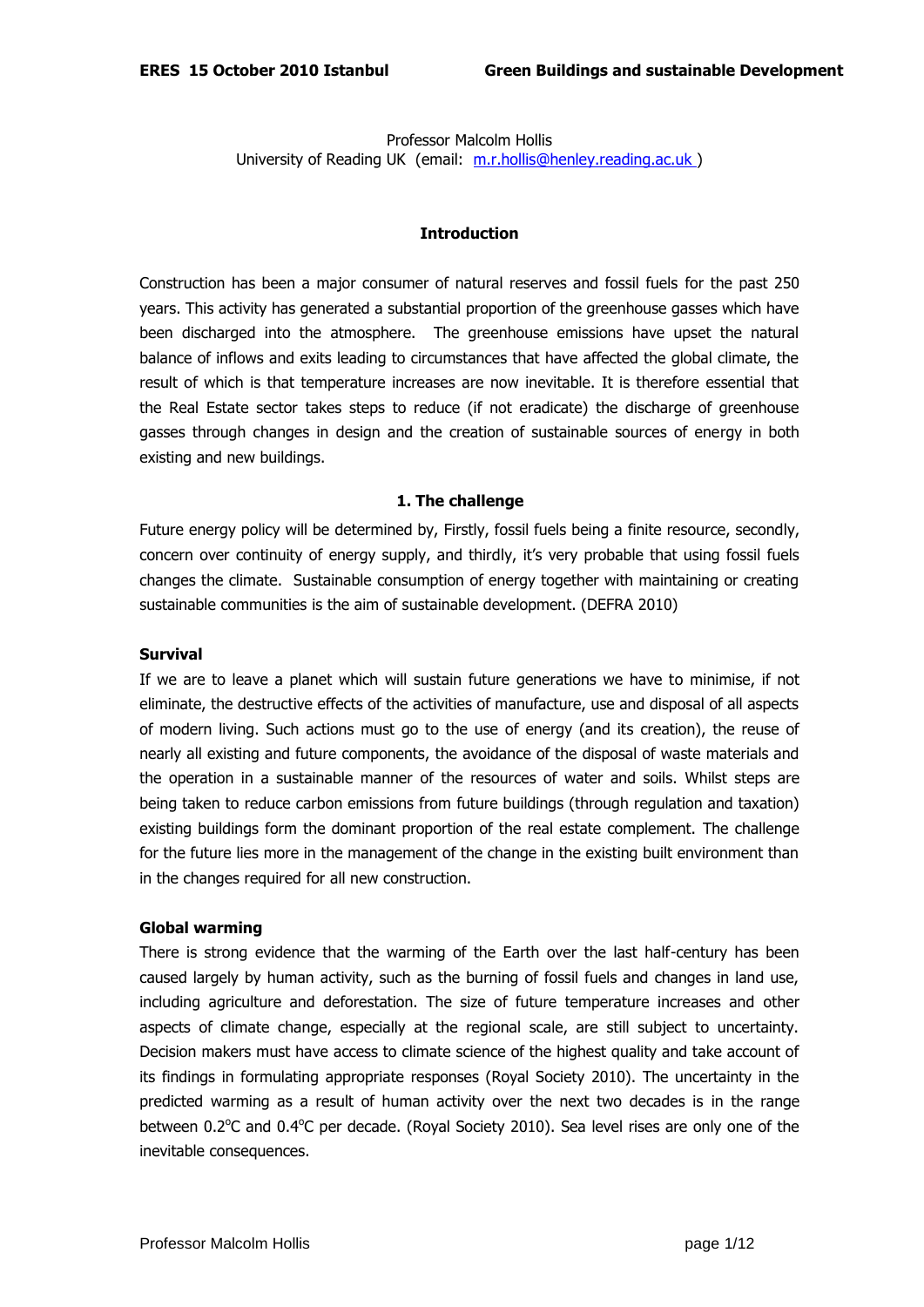# **Buildings are a major cause of greenhouse gas emissions**

Carbon dioxide emissions from UK buildings accounted for approximately 45% of total UK  $CO<sub>2</sub>$ emissions in 2006. (Mackenzie F. 2010). (The figures for Australia are 23%; China 42%; and Brazil 42%).

## **Annual pollution per person**

The annual pollution per person in the world is about 5.5 tons of  $CO<sub>2</sub>$ . Europe and the USA contribute substantially more per person than the average. To achieve responsible reductions in global emissions would require countries such as the UK to reduce emissions to 10% of their existing levels (In the UK that would be from 11 tonnes to 1 tonne per person) (MacKay 2009).

# **Consumption of finite reserves**

Expressed per head of population per year, the UK construction industry uses about 6 tonnes of material. Over 50% is for repair and maintenance of the existing stock of buildings (if DIY and other unrecorded works are included) and about 20% is for infrastructure (civil engineering).

# **Quarrying**

The quarrying of around 300 million tonnes of material in the UK each year for aggregates, cement and bricks is at significant environmental cost.

# **Recycling**

There is very little recycling within the construction industry. For example, around 12% of the aggregate used in construction is from recycled and alternative sources (but mainly in low grade applications such as hardcore and landscaping fill). Efficient use of this material can save money, reduce waste for disposal, and reduce energy consumption and pollution from the supply processes. (1995 White Paper). In 1995 the target set for reducing waste was from around 30 to 55 million tonnes per year by 2006. Recycling remained static at 30 out of 335 million tonnes (DEFRA 2006). (32% of that came from the construction industry.).

# **The implications of the condition of the existing stock of buildings**

In the UK the replacement rate for existing stock is less than 0.1 percent per annum and the proportion of new build compared to existing buildings is less than one percent (Sidall 2010). This means that the UK building stock is growing and that to replace all of the existing premises in the UK would take over 1,000 years.

Over 4 million houses in the UK date from before 1919 and it is expected that around 70% of the existing built environment will still be in use in 2050 (Raman 2009). These buildings are going to be less efficient than new buildings and this will result in the older stock of buildings consuming greater amounts of energy per square metre to enable them to be used.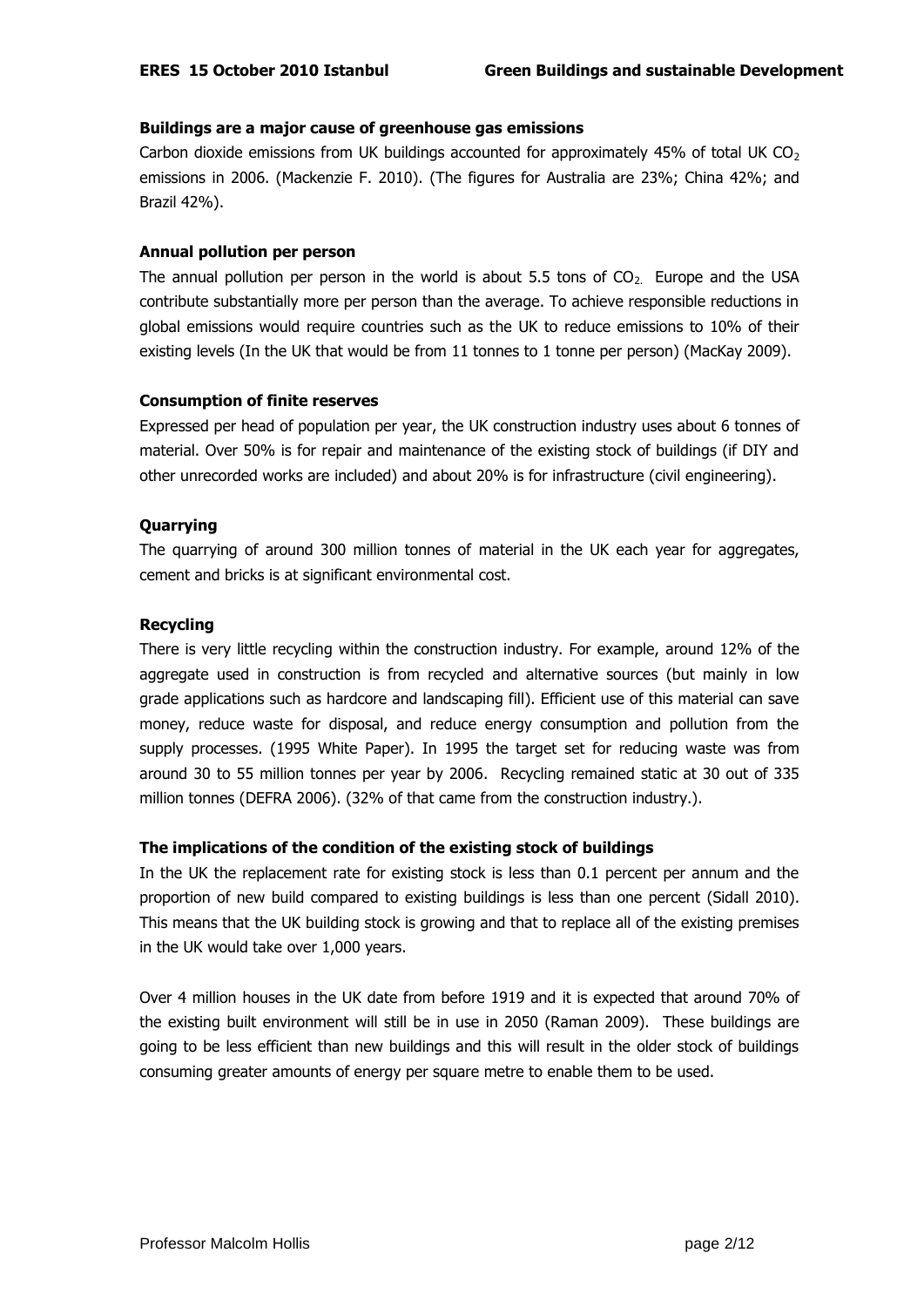# **Policy and action**

We cannot do without buildings. The challenge is to provide a viable future whilst maintaining (if possible) an economic present.

The development of policy in relation to the selection of materials for construction must consider the **cradle to crad**le approach; the impact of the first use of the material, the deconstruction of the building at the end of its life and then the subsequent reuse of the salvaged materials.

# **Zero energy**

The zero fossil energy consumption principle is gaining considerable interest. In the European Union and US traditional building use consumes 40% of the total fossil energy.

In developing countries many people have to live in zero-energy buildings out of necessity. These conditions would be considered uncomfortable in the developed countries, but acceptance may represent one further challenge for those in the US and European Union.

# **End of fossil fuels**

It seems possible that cheap oil (which powers transport) and cheap gas (with which we heat most of our buildings) will run out in our lifetime. We need alternative energy sources which are environmentally friendly and reduction in energy demand.

(Given that fossil fuels are a valuable resource in manufacturing we should save them for better uses than burning) (MacKay 2009).

For the construction industry the challenges, (other than economic, environmental and social), are

- Climate change (Global warming, Carbon emissions, Energy use and Global dimming),
- Water resources (availability, over-use, flooding, salinisation and security),
- pollution (water and marine pollution, air pollution, acid rain, and soil pollution; soil erosion,
- biodiversity, damage to ecosystems, resource depletion, ozone depletion, and habitat destruction). (BRE 2009)

Sustainable development seeks to maintain a delicate balance between the human need to improve lifestyles (and feeling of well-being) on one hand, and preserving natural resources and ecosystems, on which we and future generations depend, on the other. (Bruntland 1987).

There must be a question as to whether the aim to improve lifestyles is achievable .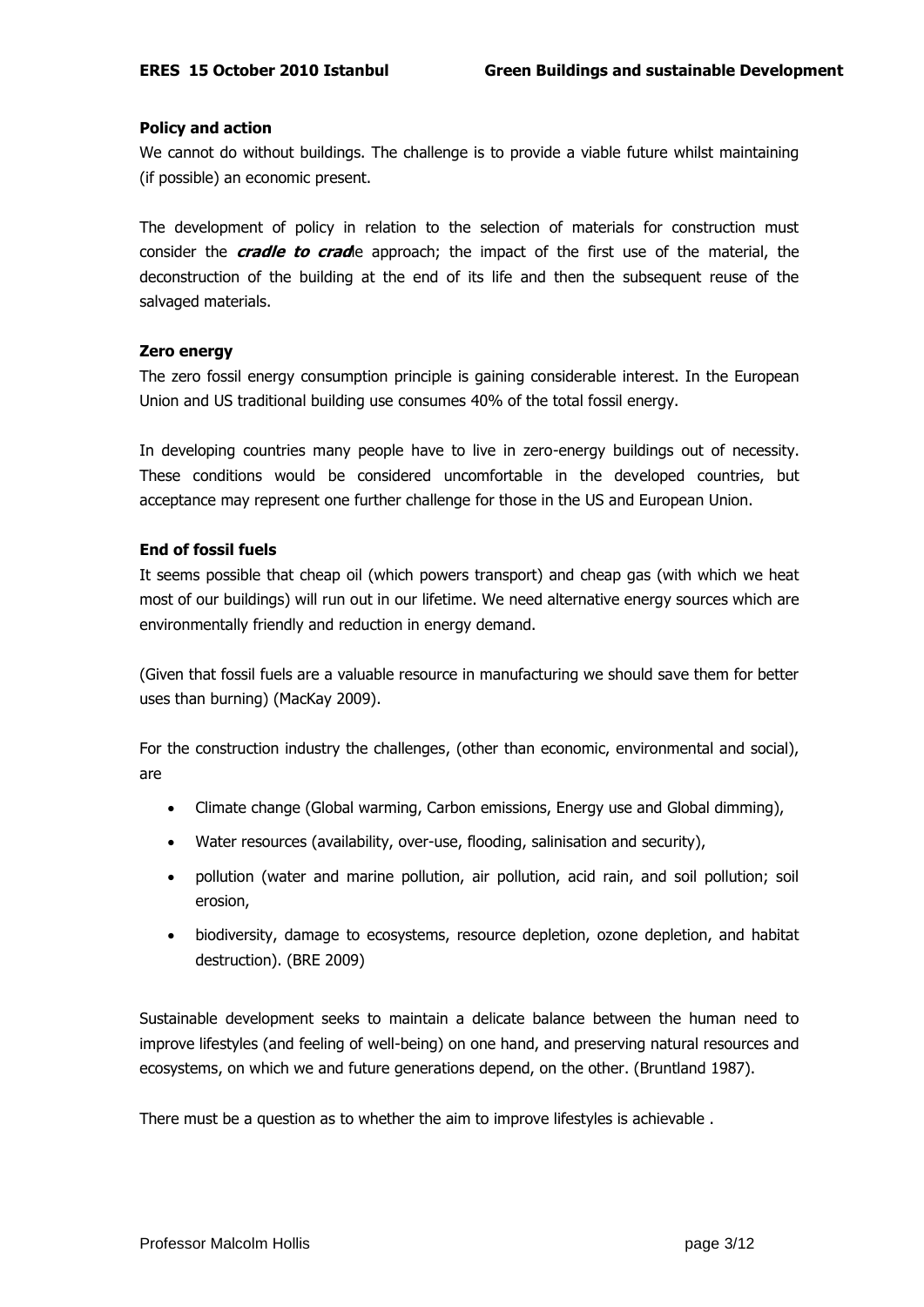David King, UK Chief Scientist, 2007, said "Avoiding dangerous climate change" is impossible – dangerous climate change is already here. The question is, can we avoid **catastrophic** climate change?

## **2. The stakeholders**

Construction and the management of the built environment involve many stakeholders. The methods of assessment and the creation of drivers for change will meet resistance from vested interests and those who are affected directly or incidentally by policy initiatives that seek to reduce the affect of construction.

**Sustainable Construction aims** to apply the principle of "meeting the needs of today without compromising the ability of future generations" to the construction industry by providing ways of building that use

- **less** virgin material and
- **less** energy,
- cause **less** pollution and
- **less** waste

but still provide the benefits that construction projects have brought us throughout history. The use of fossil fuels is not sustainable. (MacKay 2009)

## **Economic status for construction**

Construction is a major financial force. Construction and its products contribute £95 billion (~10%) to the UK"s gross domestic product (Department of Business, Enterprise & Regulatory reform 2010; Office of National Statistics, 2010) as well as underpinning all of the UK"s economic activity. The construction industry has annual export earnings of £10 billion. All of this comes at a high environmental cost with buildings contributing around 45% of total UK greenhouse gas emissions (Prout and MacKenzie 2005) and the production of materials accounting for a further 10% (Office of National Statistics, 2008).

## **Increased Cost of change**

Passive solar building design and PassivHaus buildings have demonstrated heating energy consumption reductions of 70% to 90% in many locations, without using any active energy harvesting systems. With careful design this can be accomplished at a cost that is about 10% over that of a conventional building (although some Estate Agents are of the opinion the additional cost is over 20% (Andrew Lowe Director DTZ 2010)

## **Cost benefit**

## **Need to encourage adoption**

To achieve sustainable construction on a voluntary basis clients and funders need to see clear business benefits from commissioning more sustainable buildings. If that fails, legislation may be the only solution. Those who legislate must hope that public opinion will support their actions if they are to represent a permanent change.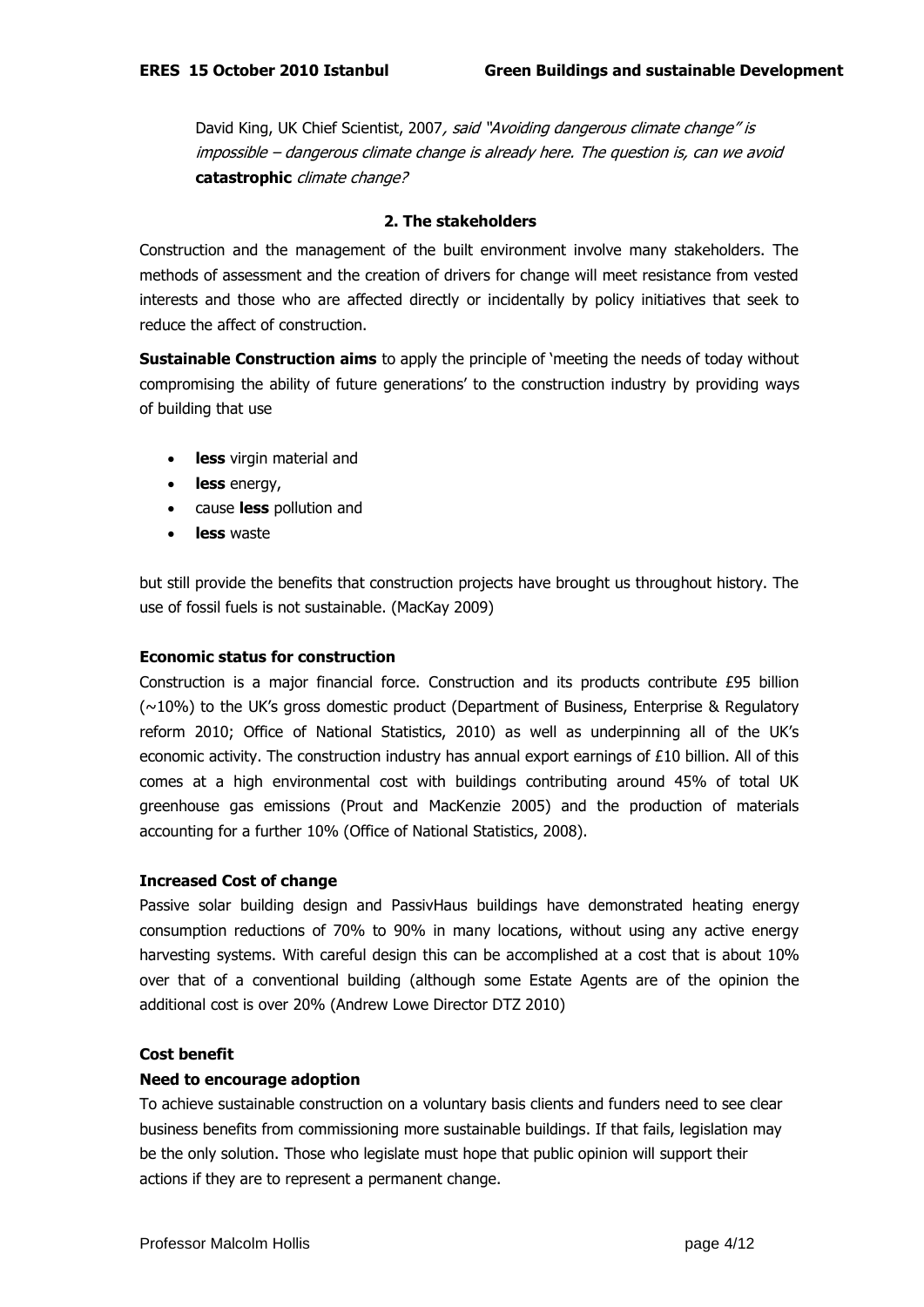The power of vested interests seeking to prevent change (which may result in lower profits) will make policy makers reticent to take the steps that logic requires (and one day public opinion may demand).

## **Estate Agents/Brokers reactions**

Agents report that the biggest barrier to greater implementation of sustainable solutions among clients tends to be the perception that the benefits do not necessarily outweigh the costs. (RICS 2010) This was the leading barrier to implementation identified in most markets and ranked above lack of budgets across all global regions. The level of awareness is increasing and the promotional benefits of a green agenda may result in no one wanting to be seen to be out of step.

# **Public pressure not sufficient to drive change**

The increasing of the public profile of the green agenda for attractive, healthy, flexible and productive space is seen as having some influence on the agents" traditional criteria of cost and location, but at a very slow rate. (RICS 2010)

# **Possible economic benefit beyond the building**

When one considers the evaluation of a building design there are several assessment techniques that can be applied which do reflect the economic benefits of buildings. The triple bottom line (abbreviated as "TBL" or "3BL", and also known as "people, planet, profit" or "the three pillars" (Goethe-Institut 2008.) captures an expanded spectrum of values and criteria for measuring organisational (and societal) success:

# **Certified standard not reflected in value**

The European and UK valuation methodologies (TEGOVA and RICS) do not include energy efficiency in a building valuation. Energy Performance Certificates (EPCs) and Display Energy Certificates (DECs) will take sometime to influence the market and there are fears that they do not sufficiently differentiate as most buildings will fall into roughly the same category. The potential external benefits that tall buildings bring to the neighbourhood or the wider city/country are not included within valuations (save for the market reflection in the market price).

## **Economic benefit**

But the requirements of the market would appear to be overriding the sustainable development aims. For example, the City of London, as one of the world"s leading international financial centres, is a key asset to the UK"s national economy and to London itself. In order to assure the City"s business occupiers and investors of their continued dynamism, they believe that the Corporation needs to ensure that demand for office space can be met within the Square Mile. In this context they maintain that tall office buildings are necessary because of the efficient use that they make of the limited land available. (Corporation of London 2002)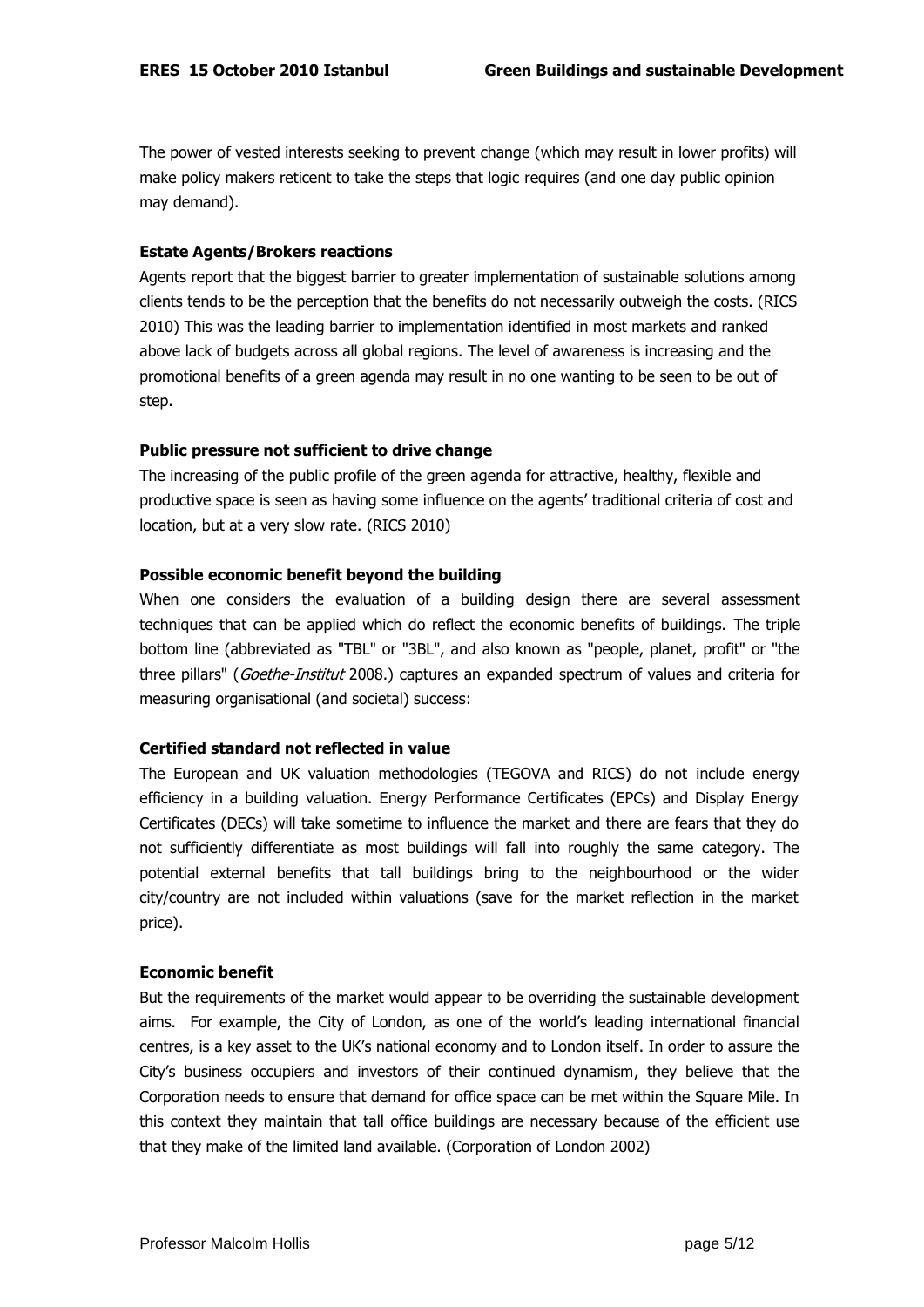# **Action to enhance chance of change**

Drivers towards sustainability are based on taxation and Legislation rather than encouragement. In the UK there is the Landfill Tax, Climate Change Levy, Aggregates Tax, and similarly motivated government directives and regulation such as the Energy Performance of Buildings Directive (EPBD), implemented in the UK as building regulations. Each of these legislative measures is set to apply increasingly demanding targets and higher penalties for noncompliance. These pressures are not achieving all possible improvement in commercial buildings, rather the effort seems to be in avoiding the requirement.

The Greater London Authority's Renewables Target is that 10% of a building's energy is to be derived from renewable sources, but this is not achieved on new commercial buildings. It has recently been announced that the standard is to be raised to 20%. Those in favour of tall building will maintain that these targets are unrealistic.

Developers are in business to make profit in the short term. The economic issues of tall buildings are wider than just the initial capital cost. Whilst in the short term account needs to be taken of the influence the building has both on whole life costs and on economic, social and environmental whole life values, it will be difficult to square the long term energy consumption of the building with the required targets for reduction in energy consumption (greenhouse gas emissions)

The sustainability claims from those constructing new tall buildings in London at the moment include:

- the glass facades reducing the need for internal artificial light (Heron 2010) ,
- the proximity to a transport hub (only sustainable element in a 300 metre tall glass clad tower (Shard 2010).)
- The development relies on combined heat and power (Kings Cross redevelopment London 2010)

The promotion of these as the only green credentials highlights the minimal contribution to sustainability of most new development.

# **3. Zero energy construction**

Zero energy building (ZEB) is a general term applied to zero net energy consumption and emissions. Zero energy buildings can be used autonomously from the energy grid supply and surplus energy can be harvested.

The reduction in a building's energy consumption starts during the design process. Successful zero energy building design combines tried and tested passive solar or natural conditioning principles that work with the on-site assets.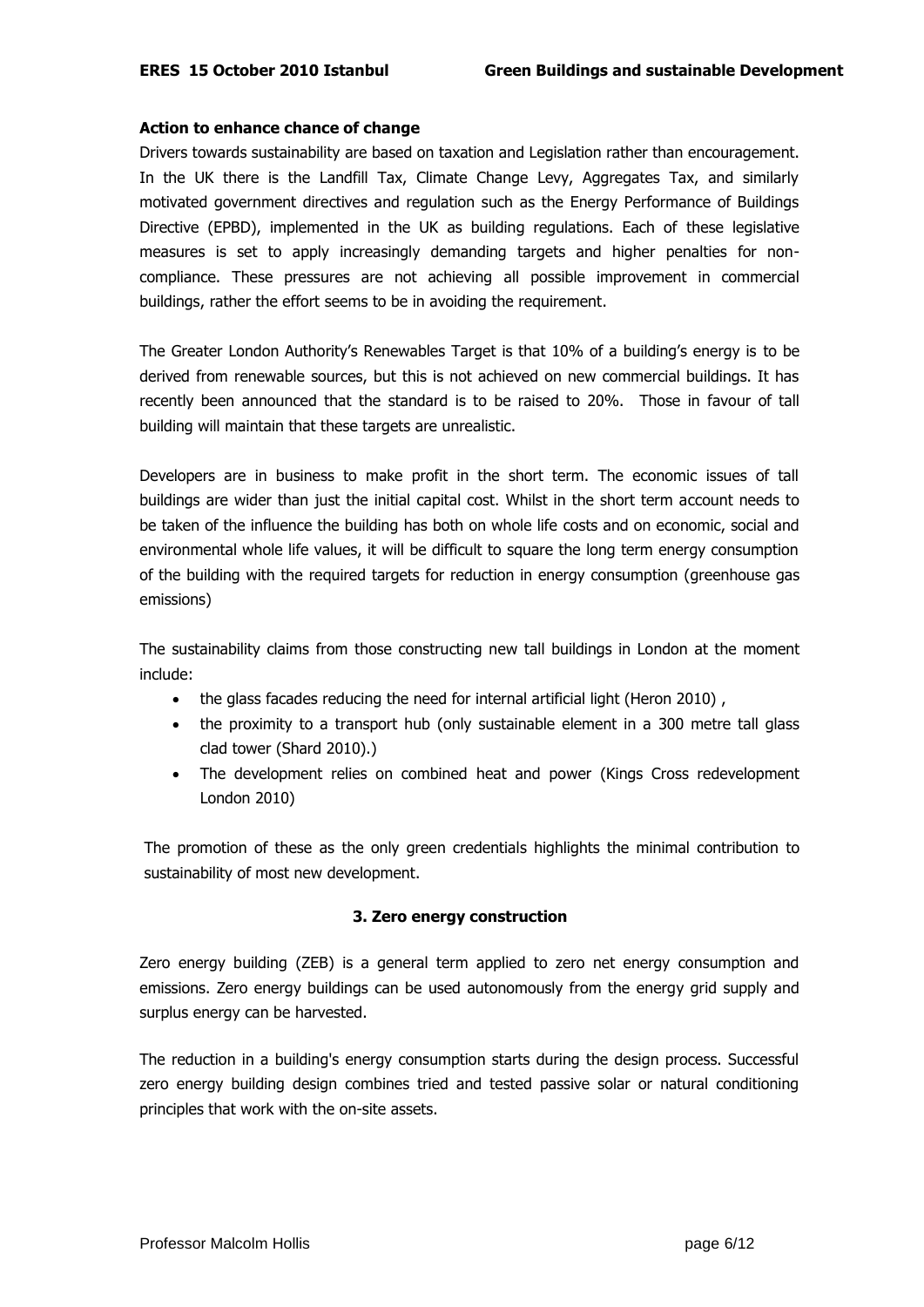Stable indoor temperatures and internal lighting can be achieved with minimum mechanical means by.

- Sunlight and solar heat,
- The use of prevailing breezes, and
- the temperature of the earth below

Zero-Energy Buildings are built with significant energy-saving features. The heating and cooling loads are lowered by using:

- high-efficiency equipment,
- added insulation (both in terms of the materials used as well as the thicknesses applied),
- triple glazed high-efficiency windows, and
- natural ventilation.

These features vary depending on climate zones in which the construction occurs.

If this can be achieved for some buildings, can we expect this to be the standard for all new buildings?

# **4. On site renewable energy**

UK Developers are now required to generate 10 and 15% of the required energy close to new buildings being developed. In part this goes someway to offset the large amount of energy wasted in transmitting electricity over large distances, and in part it offers an inducement to the developer to trade some of the imperfections in the new building with the off set of energy production.

The sustainable options for energy generation close to a new building include wind, solar, and some shallow depth thermal, whilst renewable techniques include the use of alternative fuels and recycled waste heat. Some of the lessons from early experiments have included:

# 1. **Zero emission energy generation**

# **A Wind**:

- In part the problems over the use of wind generation in an urban environment is the turbulence in wind flow caused by neighbouring buildings (and may be caused by future development close by)
- To maximise the potential, on a pitched roof, the turbine needs to be installed as high as possible above the ridge. (Preferably at a height of  $3 - 4.5$  metres). (Blackmore 2008).
- Wind generation of energy on buildings has been patchy.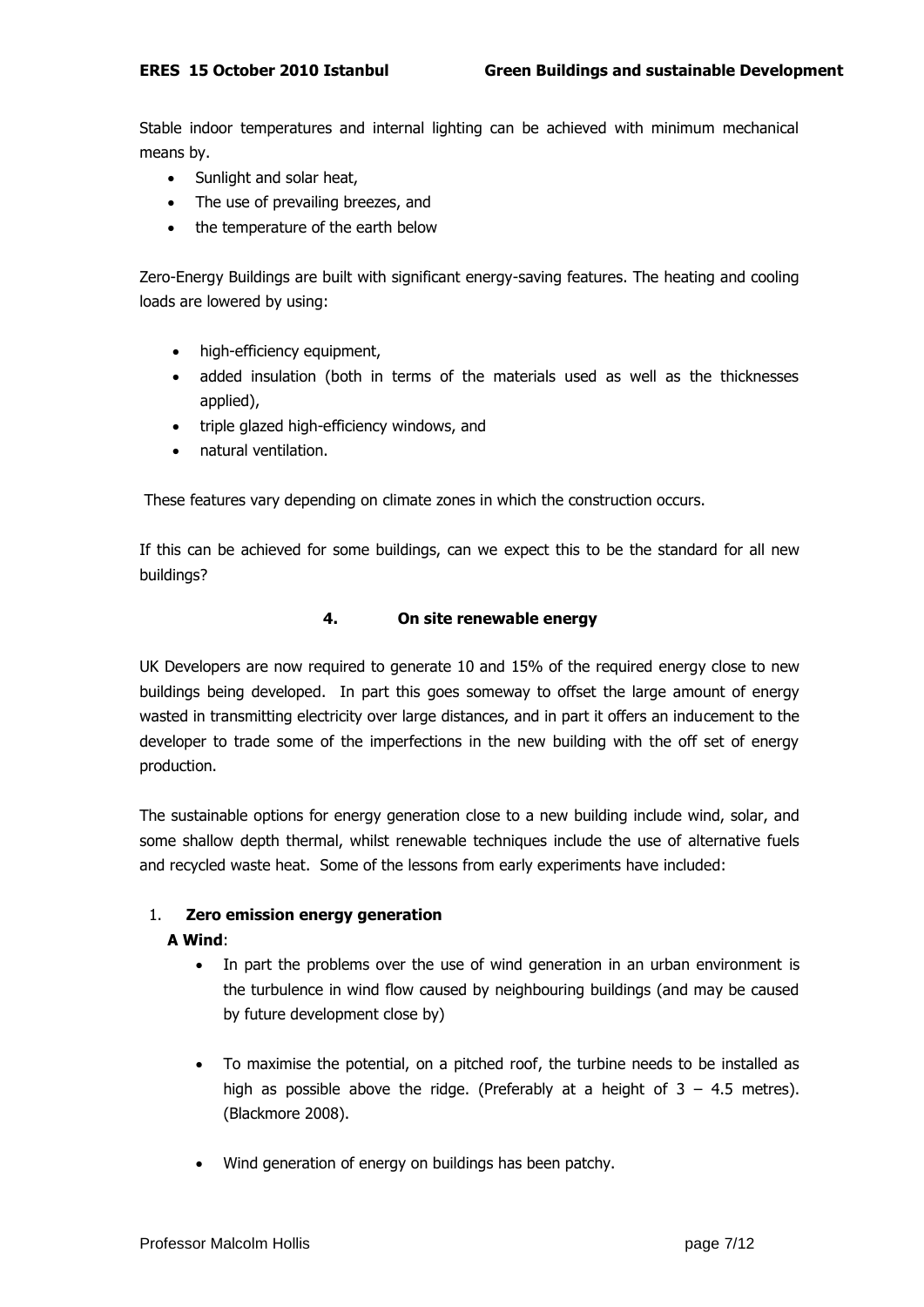#### **B Photovoltaics**

- There are different outputs and cost for each of the three main systems available. (Single-crystal cells 25% efficiency and make up 29% of market, polycrystalline cells 15% and make up 62% of market, Amorphous silicon 5% cheapest to make and have about 8% of the market.). The systems are durable and reliable and require little maintenance.
- There is a 10% variation in performance between those panels angled towards the sun and those laid flat.

#### **2. Renewable Energy with low emissions or environmental damage**

#### **Heat recovery and ground heat recovery**

**Deep** geothermal energy uses the natural heat found deep underground. However, because the process reduces the ambient temperature over time and becomes less efficient, there are environmental issues.

**Low depth** energy relies on solar gain. The system uses heat pumps to recover the heat from minor variations in the earth's temperature due to solar gain in the top three metres.

These systems are noisy and require energy to drive the compressor and pumps and may produce little benefit if there are long pipe runs between the equipment and the building.

## **3 Renewable Energy with emissions**

#### A **Biomass**

- Biological material from living, or recently living organisms are burnt (such as wood, waste, (hydrogen) gas, and alcohol fuels).
- $\bullet$  Biomass still involves the burning of a fuel which discharges CO<sub>2</sub>, even if it is from sustainable sources. (AECB 2010)
- There is not enough wood to supply building energy demand (UK).

#### B. **Combined Heat and Power**

- Use of the heat created in the generation of energy is used in local buildings
- Delivering useful heat to a customer always reduces the electricity produced to some degree
- The true net gains from combined heat and power are often much smaller than the hype would lead you to believe (MacKay 2009).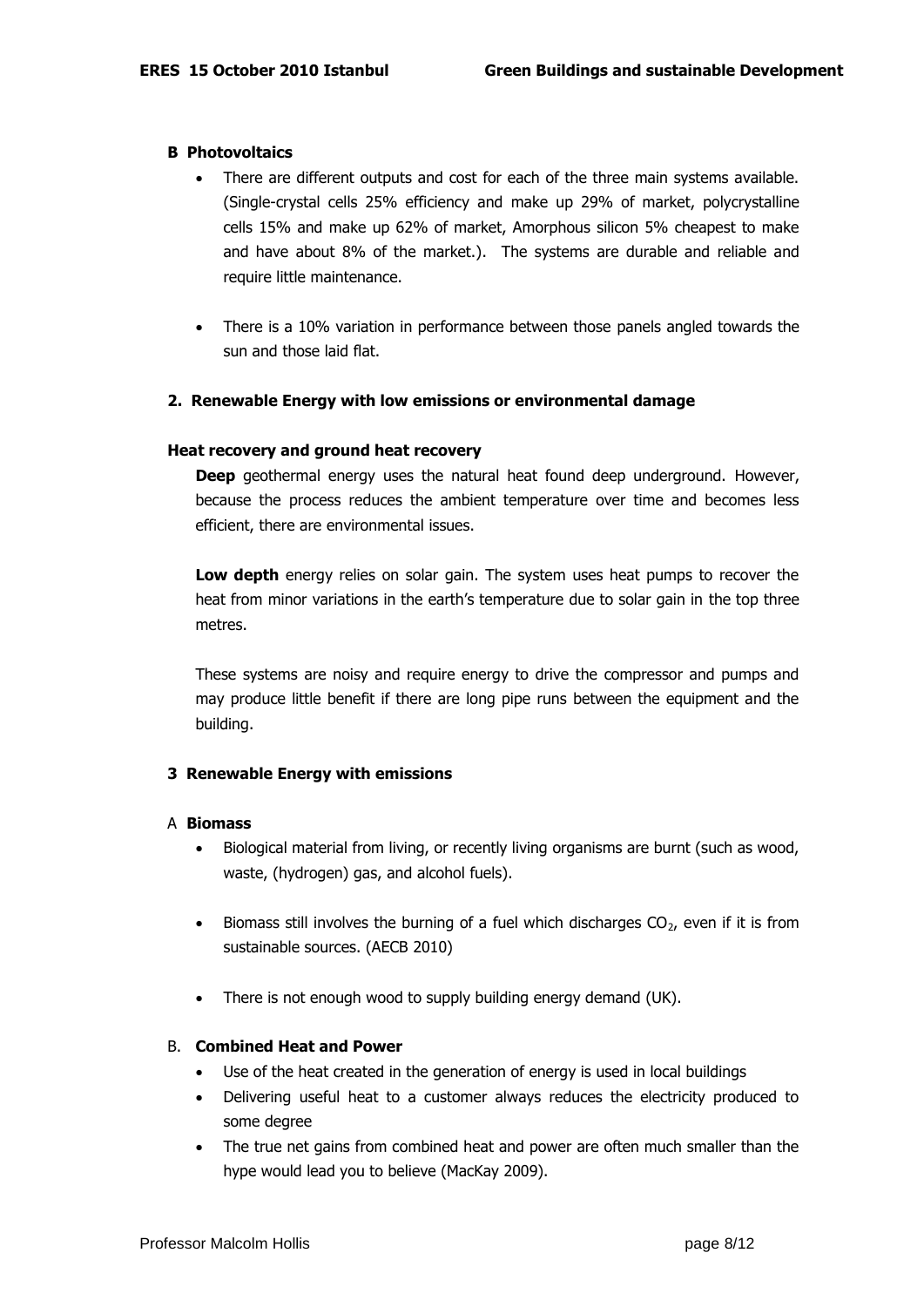## **5 Assessment**

There are those who believe that you cannot manage what you do not measure or if you don"t measure it you cannot manage it (Kelvin 1892). Whilst benchmarking may have a role it should not have the dominant role in achieving change.

For commercial buildings, the two most commonly-used third party assessment tools at the design stage are BREEAM (Building Research Establishment Environmental Assessment Method) and LEED (Leadership in Energy and Environmental Design).. These two groupings include a range of schemes for assessing environmental impact, with specific variations applying either to different building types or to different stages in the construction and occupation of a building. These measurement tools will be updated as the focus moves from the source of space heating to a wider application to sustainability. There is currently no single agreed definition of a green building that encompasses all aspects of design, development and use.

These weighted evaluations of new construction offer assessment that can be comparative.

**BREEAM** is the Building Research Establishment Environmental Assessment Method, and was invented by BRE, a building research organisation - funded mainly by the UK Government and is **assessor based**. It gives a dominant role to energy and material usage, and health and safety. Site management may have too large a weighting. Greater consideration should be given to the responsible sourcing of materials and acknowledgement that thermal mass should be delivered through the optimisation of both operational and embodied carbon to provide lower energy-inuse buildings. There are also calls for further consideration to be given to the efficiency of primary structures which can be over-designed by as much as 50 per cent – which is profligate with scarce resources.

**LEED** stands for Leadership in Energy and Environmental Design, and is a United States measure run by the USGBC and uses **self certification**. About 2000 buildings have been accredited by LEED up to 2010 as opposed to over 120,000 by BREEAM.

It was created to Define "green building" by establishing a common standard of measurement, promoting integrated, whole-building design practices, recognising environmental leadership in the building industry and stimulating green competition.

LEED assessment uses a total of 100 points with a further 10 bonus credit points available. Energy usage is a dominant factor in the weighting of the assessment (37%), with indoor climate quality, water efficiency and material resourcing. Bonus points are available for design innovation and regional priority.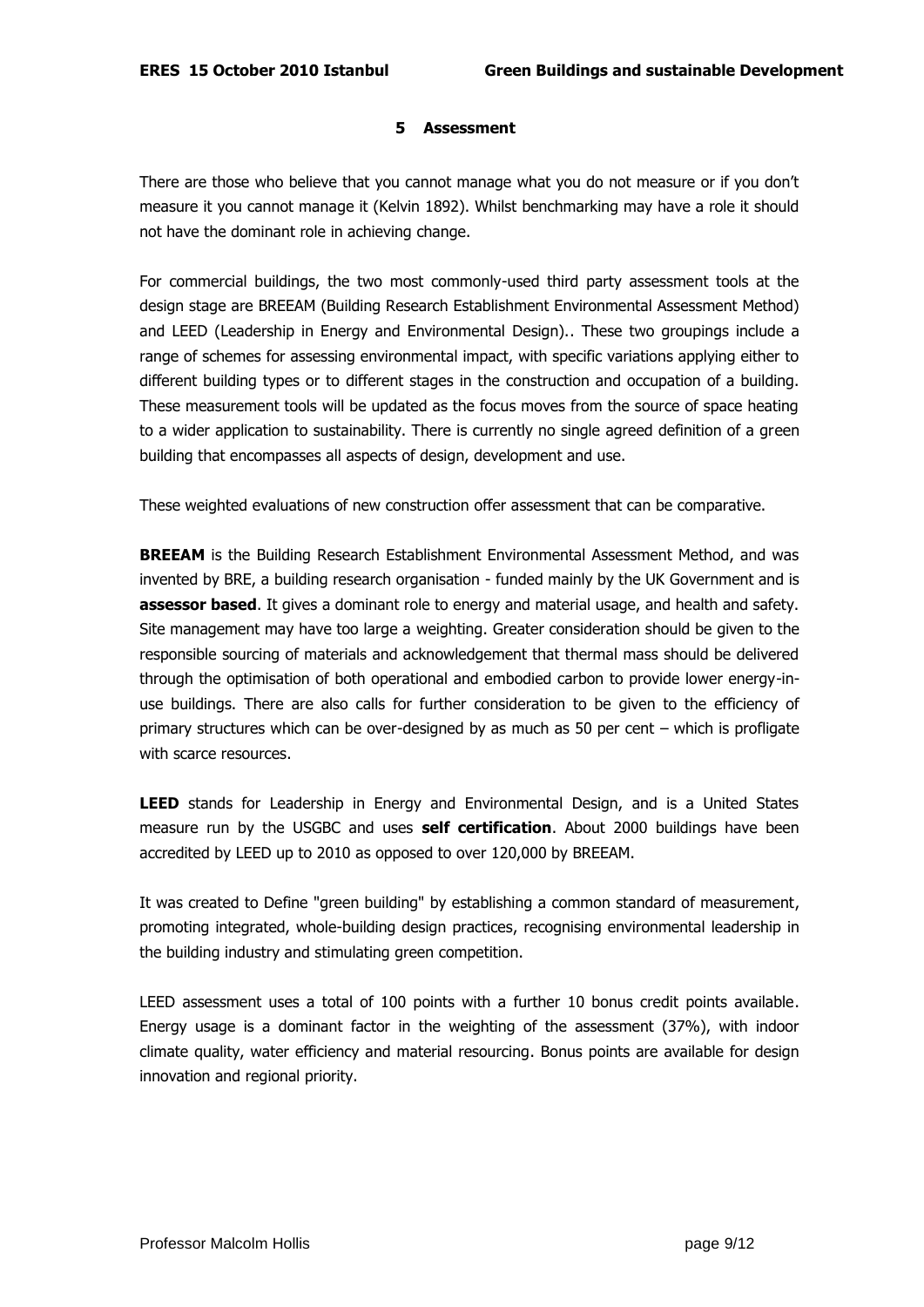# **6 The future**

# **6.1 Change by Design**

The design of new buildings can reduce the energy consumption of the finished building, when compared with those that have been built in the past. These considerations affect the heat gain and dispersal, water usage, and internal health. The appearance of future buildings will be different with the focus on highly insulated walls as opposed to glass and with sealed buildings constructed to higher standards than has been achieved to date. These changes will come at a price, and new construction will cost more, perhaps by between 10 and 15%. Key benefits have been identified by better insulation, airtight construction (a ten fold improvement), reduced glazing, better windows (triple glazing), the orientation, controlled ventilation and heat recovery.

## **6.2 Change by encouragement**

Can Population-Power achieve a better future? The three interrelated drivers to sustainable development are Policy, Technology and Personal choice (Reynolds 2009). If policy continues to be overridden by vested interest, and technology is too far in the future, personal choice must be encouraged.

The contribution of the individual may have a better chance if they were reliably informed of the cost of consumption, the consequence and the alternatives. :

## **Reduce Consumption**

- Awareness of consumption can halve demand (MacKay 2009). All energy bills should show annual consumption for this and the previous year with a guide as to the target for future usage in kWs /currency
- Energy usage metres should be in conspicuous locations within all buildings
- All equipment sold must show the rate of consumption in kWs.

## **Action to cut energy demand**

- Products must be developed and available at sensible prices (to cut energy usage in existing buildings) or be subsidised:
	- o To enable the **external** walls of buildings to be overclad to improve insulation standards.
	- o To enable **internal** floor and wall surfaces to be overclad to improve insulation standards.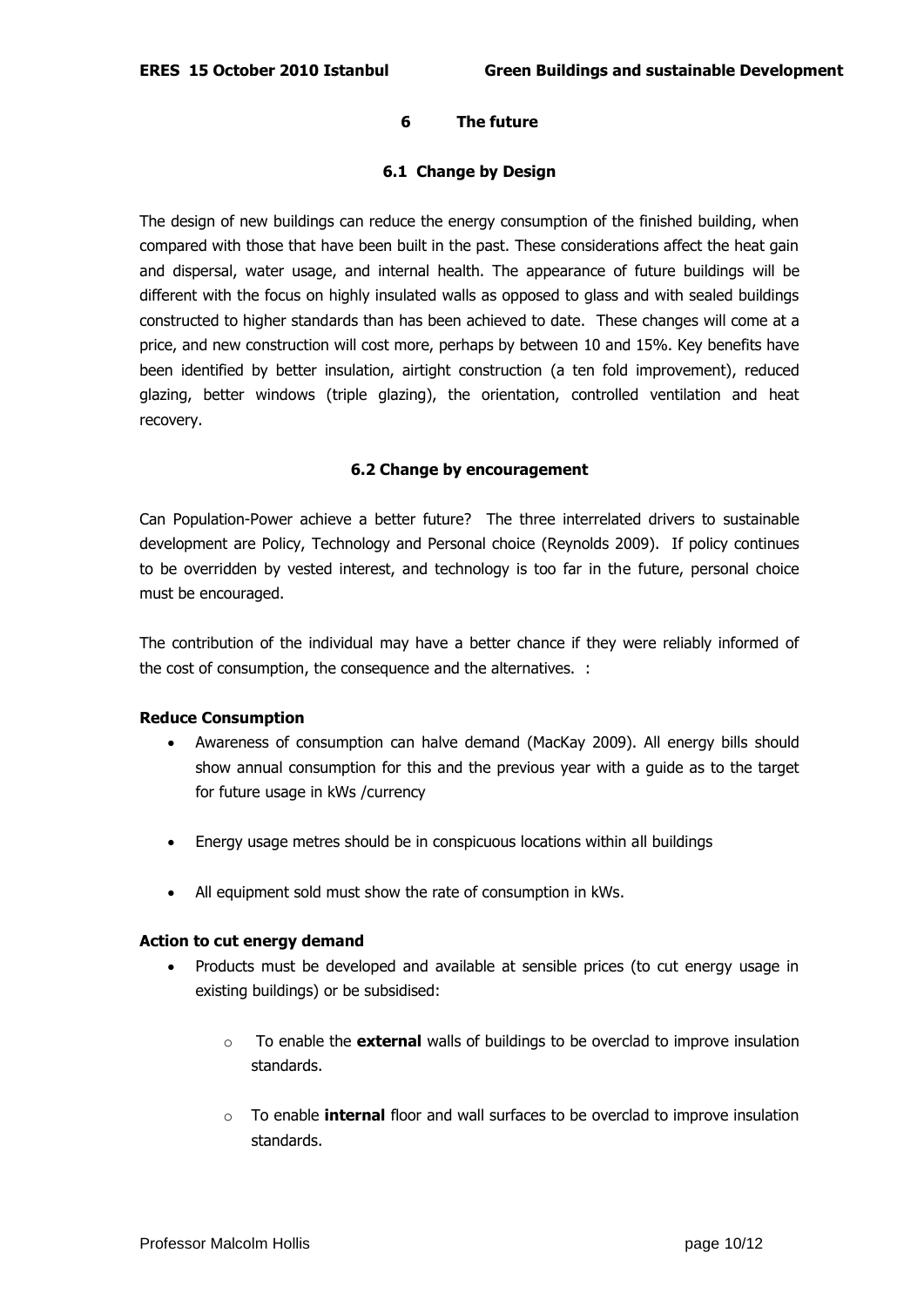o To enable additional glazing to windows to upgrade to triple glazing by retrofit panels placed on the inside of existing window frames

## **Incentives**

These are being offered on a country by country basis. An example is the UK"s FIT (feed-intariff) which offers incentives and tax breaks to those introducing energy generators up to 5MW. Consideration must be given to international incentives.

# **6.3 Change by force**

## **Raised international standards for new buildings**

Stabilizing concentrations of greenhouse gasses at "safe" levels may require reductions in emissions of more than 50% below current levels in 2100 (IPCC 2001). In terms of construction alone, China, Australia, Brazil, and most European countries now impose standards for new construction which will reduce emissions of greenhouse gasses by between 50% and 80%.

Construction (using the UK as an example) contributes around half of total emissions. To make changes that affect the level of emissions will require "encouragement".

# **6.4 Future prospects**

### **Balance**

Our way of life has caused an environmental burden for the planet through consequential climate change, consumption of finite resources and placing stress on our environmental systems from the way we produce, consume and waste resources, thus increasing the loss of biodiversity from the rainforest to fish stocks.

We are living in a world where over a billion people live on less than a dollar a day, more than 800 million are malnourished, and over two and a half billion lack access to adequate sanitation. A world disfigured by poverty and inequality is also unsustainable. (DEFRA 2010) Unless we reconcile these contradictions, we face an uncertain and insecure future.

To achieve a balanced future we have to achieve lower energy demands and an increased in energy supply without consuming fossil fuels or creating carbon dioxide. The real estate industry, as a major consumer of energy and distributor of greenhouses gasses should be showing the way to a sustainable future.

To reduce demand for energy we have to build better and improve the existing stock of buildings. To increase energy supply we have to generate using the wind, water and the sun, and minimise all energy created through burning.

Our future depends upon renewable energy and materials and the recycling of energy and materials.